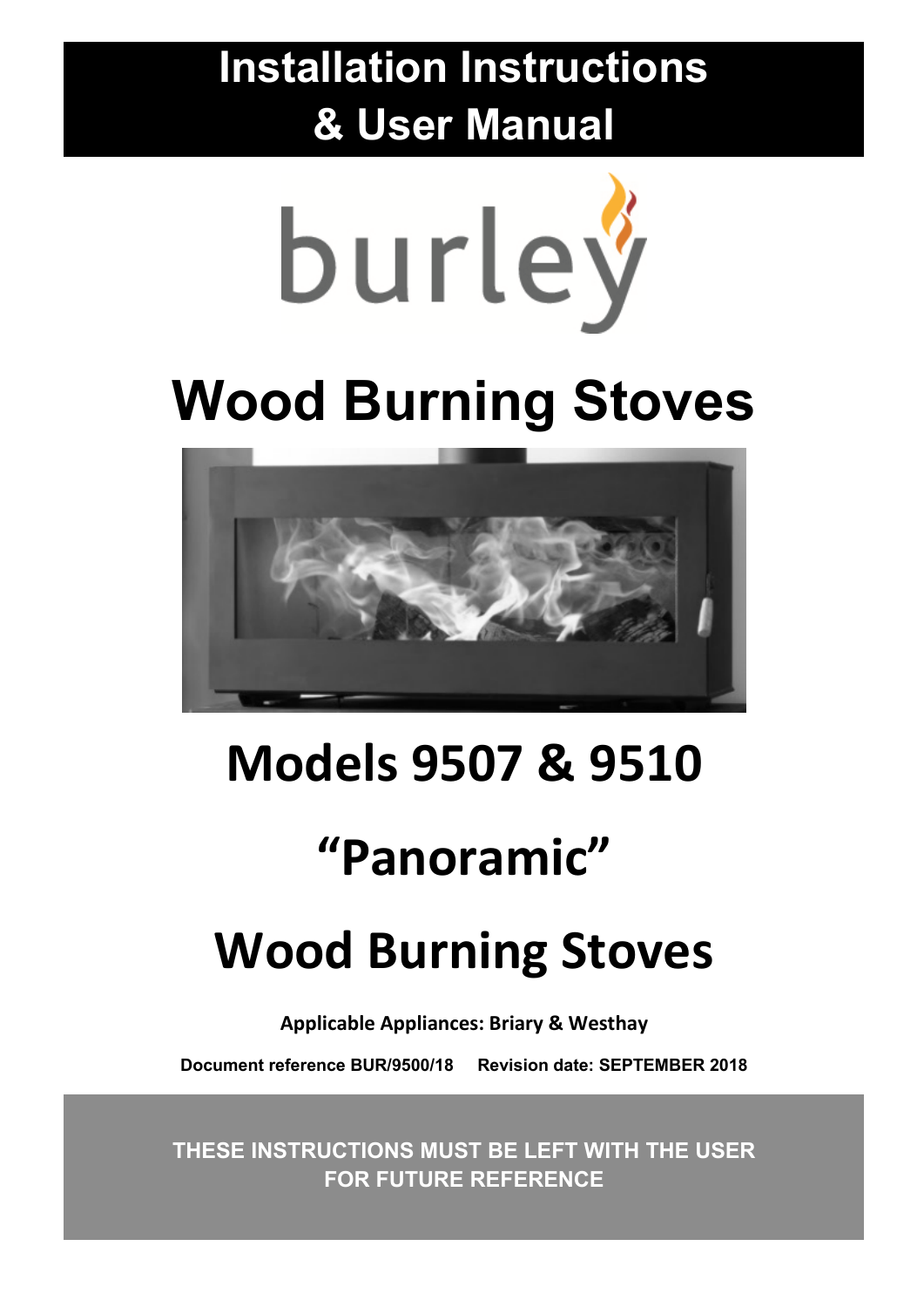### **Table of Contents**

#### PLEASE CAREFULLY CHECK YOUR STOVE FOR DAMAGE OR DEFECTS PRIOR TO FITTING.

#### WE CAN NOT EXCHANGE DAMAGED OR FAULTY **STOVES THAT HAVE BEEN FITTED.**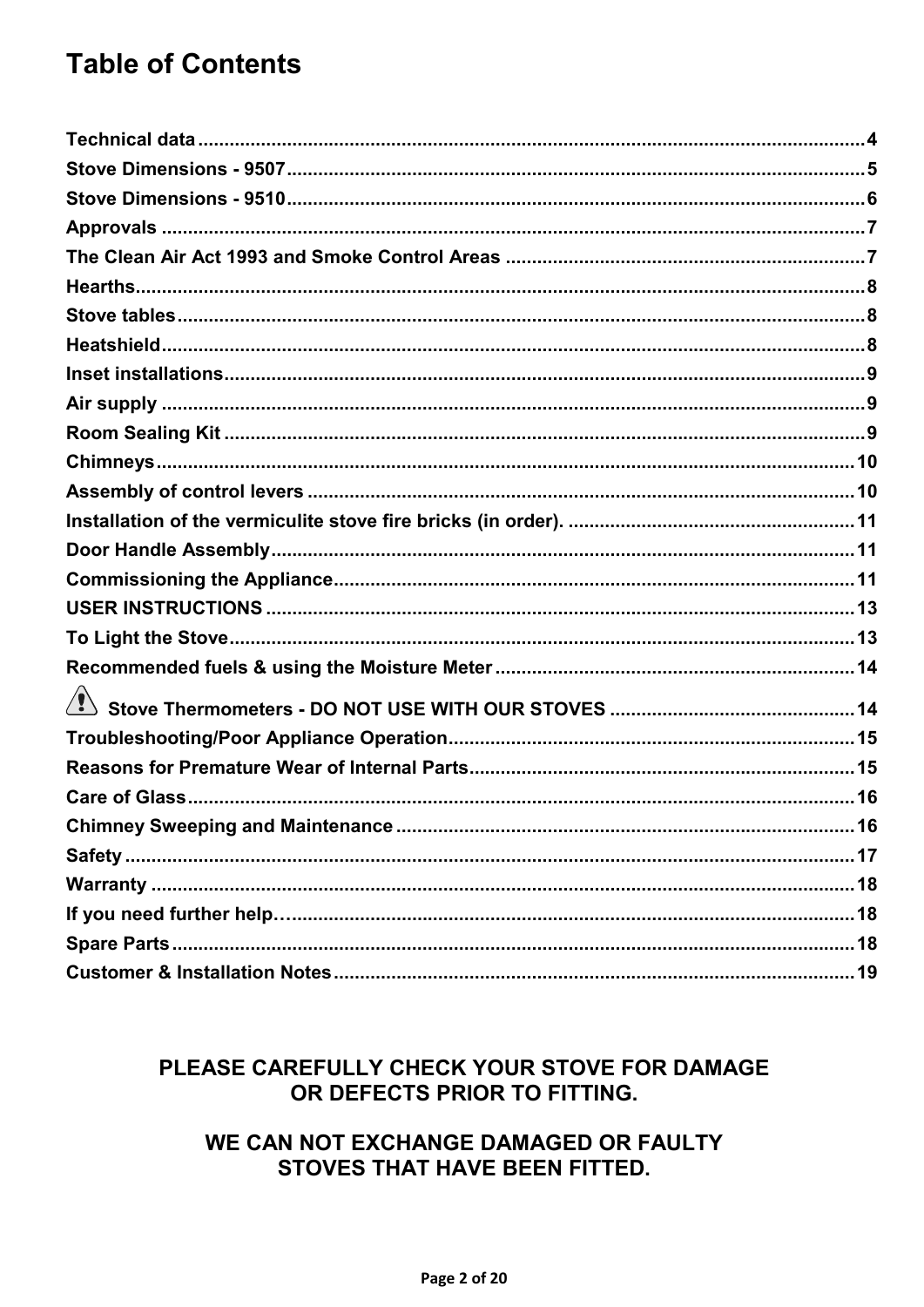

**The Burley series of stoves are wood burning only (this includes logs, sawdust briquettes and pellets). In smoke control areas only wood fuels should be used.** 

**No attempt should be made to burn any other fuel, including any type of coal, smokeless fuels or petroleum coke. Under no circumstances should liquid fuels be added. It is not an incinerator and rubbish including painted or tanalised wood and MDF should not be burnt in this appliance. Doing so is potentially dangerous and will invalidate any guarantees immediately.** 

#### **Installation Instructions**

When installing these appliances, all local regulations, including those referring to National & European Standards need to be complied with.

This manual covers the appliances: Burley Models: 9507 & 9510

The nominal space heating output is:

#### **'Briary' 9507: 7kW 'Westhay' 9510: 10kW**

Any of the above appliances should be installed by an installer registered with a competency scheme (i.e. HETAS/ELECSA England & Wales), conforming to Building Regulations Part J and the installation must be registered with the local council building control department.

#### **Failure to comply with the above renders all guarantees and liabilities of the 1** manufacturer null and void.

By carefully following the instructions below we are certain that you will enjoy many years of warmth and enjoyment from your new Burley Panoramic Stove.

The manufacturer will not guarantee or accept liability for any problem that arises unless a local authority building control certificate has been completed and a valid receipt or proof of purchase is presented from the approved supplier.

The appliances should not be fitted closer to combustible materials, e.g. wooden fire surround or stud wall, than is shown in the table on page 4.

When fitted against a wall made of combustible material e.g. a wooden stud wall with plasterboard, extra non-combustible material should be fitted behind the stove if the distance from the wall is less than shown unless a 75mm thick non-combustible material is used as a barrier. When fitted inside a masonry or similar non-flammable material recess, e.g., fireplace opening, there is no minimum distance; the gaps are only an aesthetic consideration.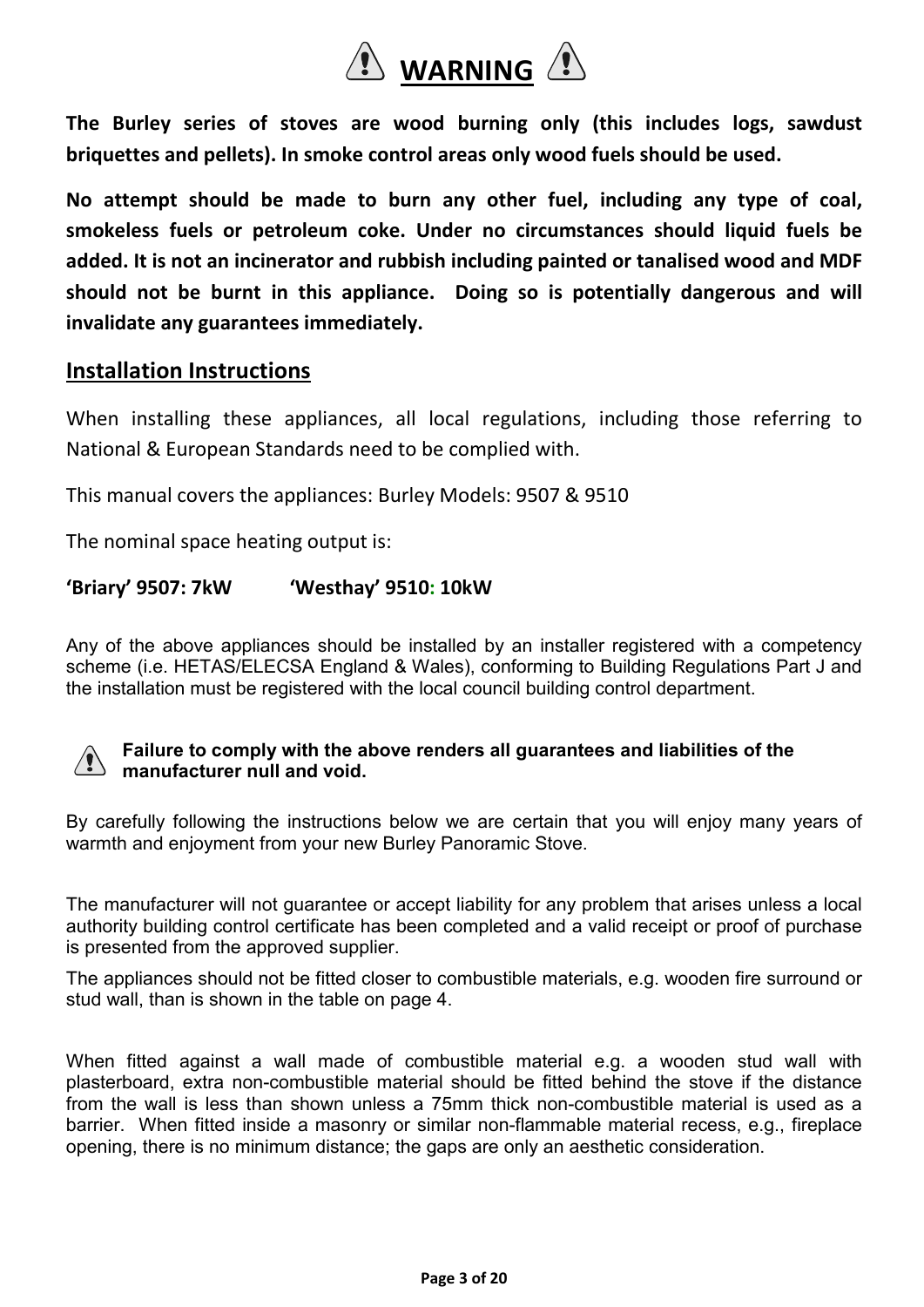### **Technical data**

| All built to EN13240           | <b>Briary</b>                                                                                                                                                                                                           | <b>Westhay</b>                                   |  |
|--------------------------------|-------------------------------------------------------------------------------------------------------------------------------------------------------------------------------------------------------------------------|--------------------------------------------------|--|
|                                | 9507                                                                                                                                                                                                                    | <u>9510</u>                                      |  |
| Efficiency (Net)               | 80.3%                                                                                                                                                                                                                   | 80.2%                                            |  |
| CO concentration               | 0.30%                                                                                                                                                                                                                   | 0.26%                                            |  |
| @ 13% Oxygen                   |                                                                                                                                                                                                                         |                                                  |  |
|                                | Dry logs <20% H <sub>2</sub> O                                                                                                                                                                                          | Dry logs <20% H <sub>2</sub> O                   |  |
| Requirement of fuels used in   | Maximum length 200 -250mm                                                                                                                                                                                               | Maximum length 250 -300mm                        |  |
| smoke control areas            | long                                                                                                                                                                                                                    | long                                             |  |
|                                | Maximum width 150mm                                                                                                                                                                                                     | Maximum width 150mm                              |  |
| Lower quality fuel can be used | Dry Logs                                                                                                                                                                                                                | Dry Logs                                         |  |
| in non-smoke controlled areas, | $< 25\%$ H <sub>2</sub> O                                                                                                                                                                                               | $< 25\% H_2O$                                    |  |
| but will not give the best     |                                                                                                                                                                                                                         |                                                  |  |
| efficiencies.                  | 520mm long                                                                                                                                                                                                              | 720mm long                                       |  |
| Weight in kg                   | 95kg                                                                                                                                                                                                                    | 115kg                                            |  |
| kW output intermittent         | 7kW                                                                                                                                                                                                                     | 10kW                                             |  |
|                                | 1650mm sq. min<br>50mm diameter                                                                                                                                                                                         | 1650mm sq. min<br>50mm diameter                  |  |
| Air vent requirement.          | Air vent not required if stove is<br>room sealed                                                                                                                                                                        | Air vent not required if stove is<br>room sealed |  |
| Minimum flue draught mm        | 0.5 <sub>mm</sub>                                                                                                                                                                                                       | 0.5 <sub>mm</sub>                                |  |
| H <sup>2</sup> O               |                                                                                                                                                                                                                         |                                                  |  |
| Flue gas temperature           | $249^0C$                                                                                                                                                                                                                | $247^{\overline{0}}\overline{C}$                 |  |
| Spigot Temp.                   |                                                                                                                                                                                                                         |                                                  |  |
| Flue size                      | 127mm (5")                                                                                                                                                                                                              | 150mm (6")                                       |  |
| Min. chimney diameter          | 127mm(5")                                                                                                                                                                                                               | 150mm (6")                                       |  |
| Minimum distance to            | 20cm behind (8")                                                                                                                                                                                                        | 20cm behind (8")                                 |  |
| combustible materials          | 35cm at side (14")                                                                                                                                                                                                      | 40cm at side (16")                               |  |
|                                | 35cm to Top                                                                                                                                                                                                             | 40cm to Top                                      |  |
| Non Combustibles               | When fitted inside a masonry or similar non-flammable material recess, e.g.,<br>fireplace opening, there is no minimum distance; although we would advise a<br>minimum of 50mm from any surface to allow for convection |                                                  |  |
| Max. Hearth temp.              | $<$ 1000C                                                                                                                                                                                                               | $<$ 1000C                                        |  |
| Min. Hearth thickness          | 12mm                                                                                                                                                                                                                    | 12mm                                             |  |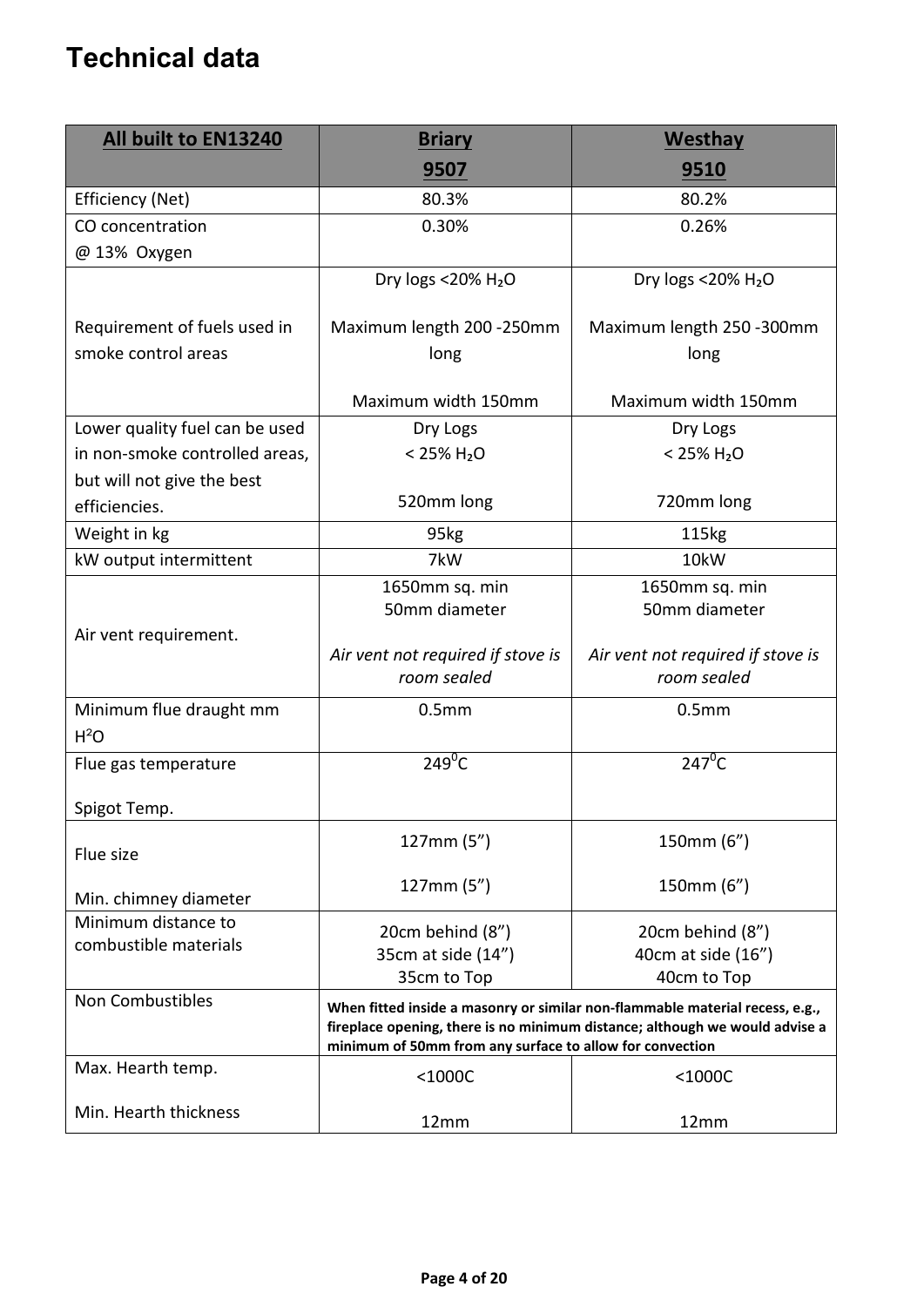### **Stove Dimensions - 9507**

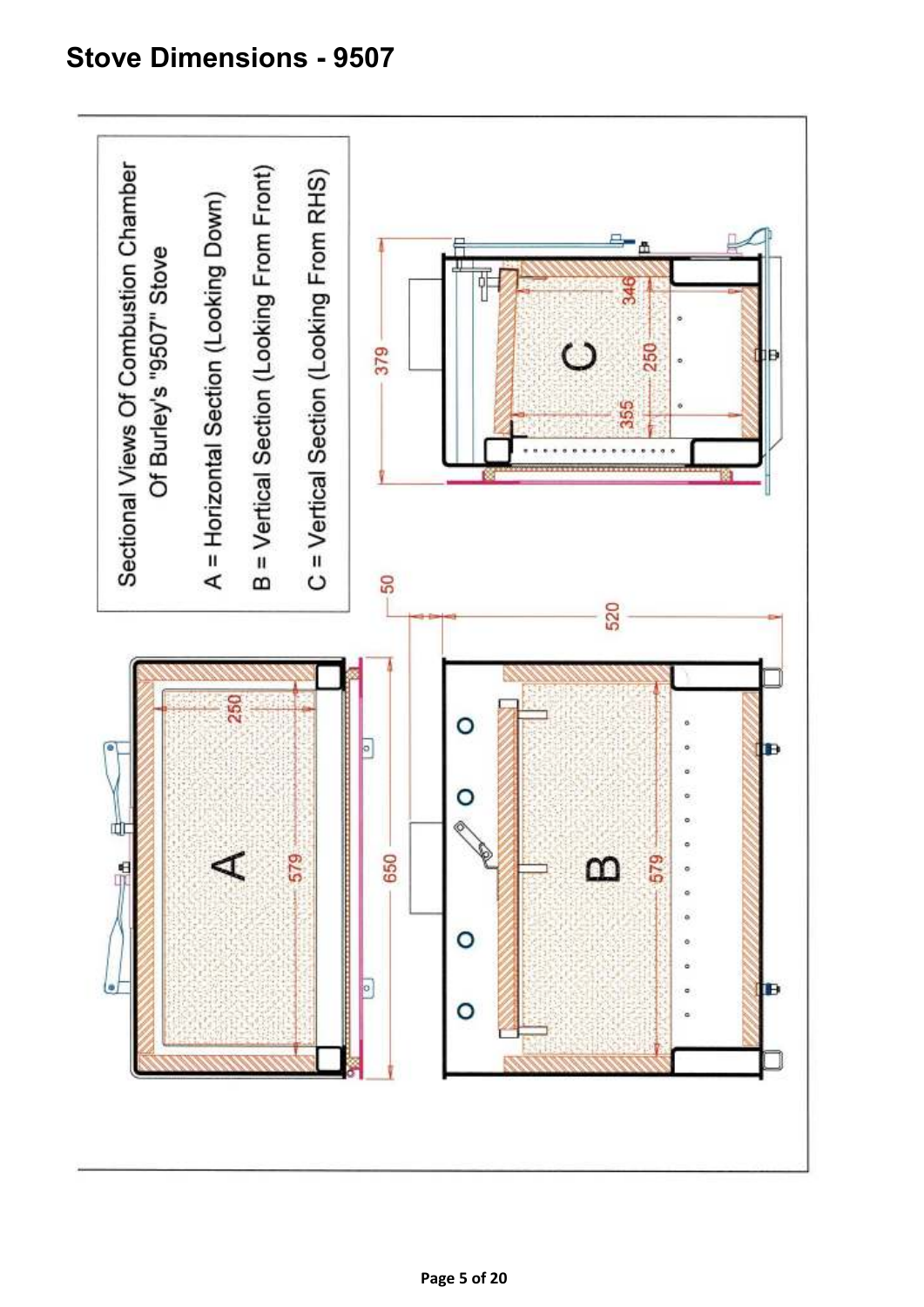### **Stove Dimensions - 9510**

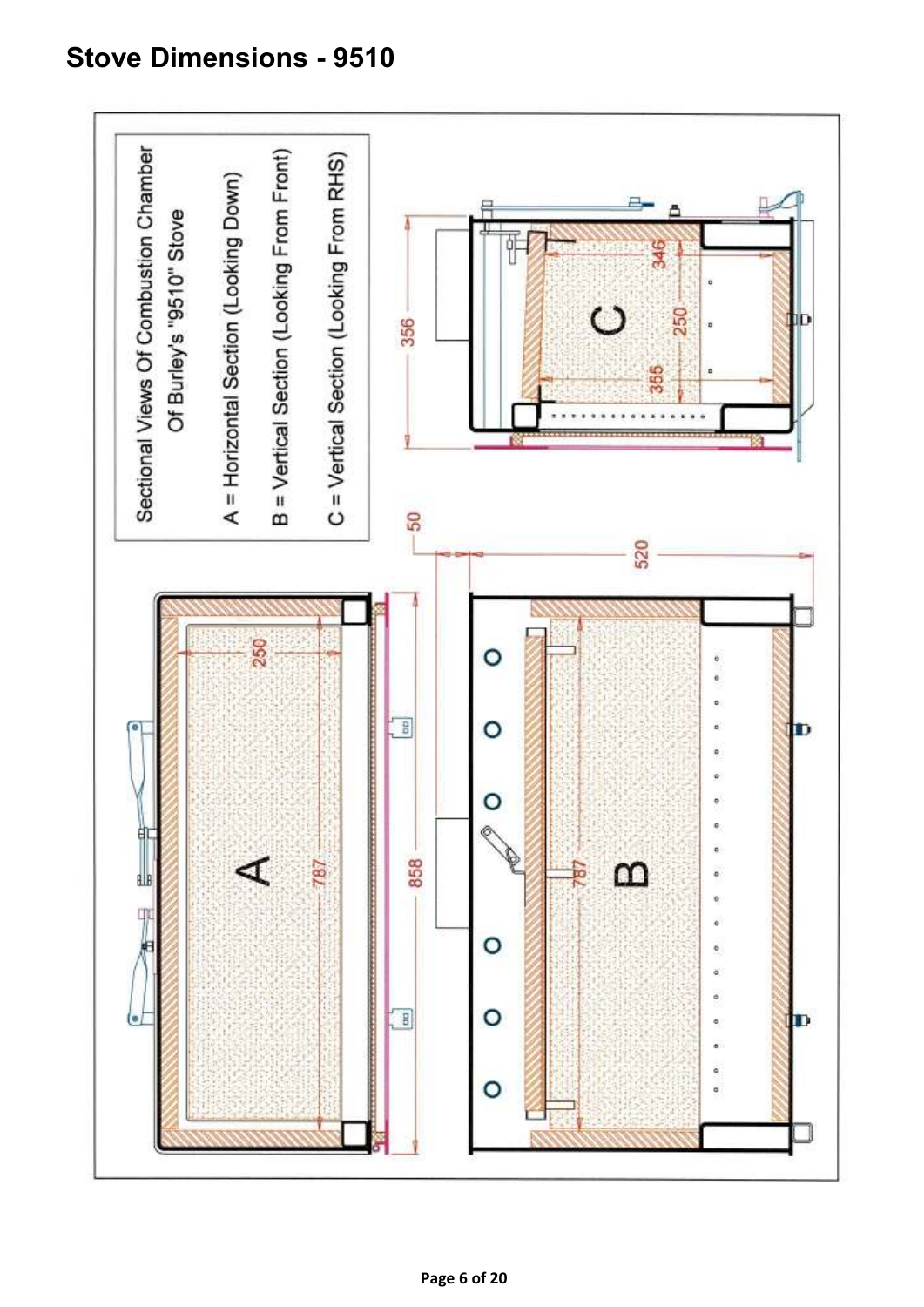### **Approvals**

All our wood stoves are approved to **EN13240:2001** and **EN13240 A2:2004**.

### **The Clean Air Act 1993 and Smoke Control Areas**

Under the Clean Air Act local authorities may declare the whole or part of the district of the authority to be a smoke control area. It is an offence to emit smoke from a chimney of a building, from a furnace or from any fixed boiler if located in a designated smoke control area. It is also an offence to acquire an "unauthorised fuel" for use within a smoke control area unless it is used in an "exempt" appliance ("exempted" from the controls which generally apply in the smoke control area).

The Secretary of State for Environment, Food and Rural Affairs has powers under the Act to authorise smokeless fuels or exempt appliances for use in smoke control areas in England. In Scotland and Wales this power rests with Ministers in the devolved administrations for those countries. Separate legislation, the Clean Air (Northern Ireland) Order 1981, applies in Northern Ireland. Therefore it is a requirement that fuels burnt or obtained for use in smoke control areas have been "authorised" in Regulations and that appliances used to burn solid fuel in those areas (other than "authorised" fuels) have been exempted by an Order made and signed by the Secretary of State or Minister in the devolved administrations.

Further information on the requirements of the Clean Air Act can be found here:

https://www.gov.uk/smoke-control-area-rules

Your local authority is responsible for implementing the Clean Air Act 1993 including designation and supervision of smoke control areas and you can contact them for details of Clean Air Act requirements

The 9507 AND THE 9510 has been recommended as suitable for use in smoke control areas when burning wood logs.

Due to its size the 9514 **cannot** be used in a Smoke Control Areas

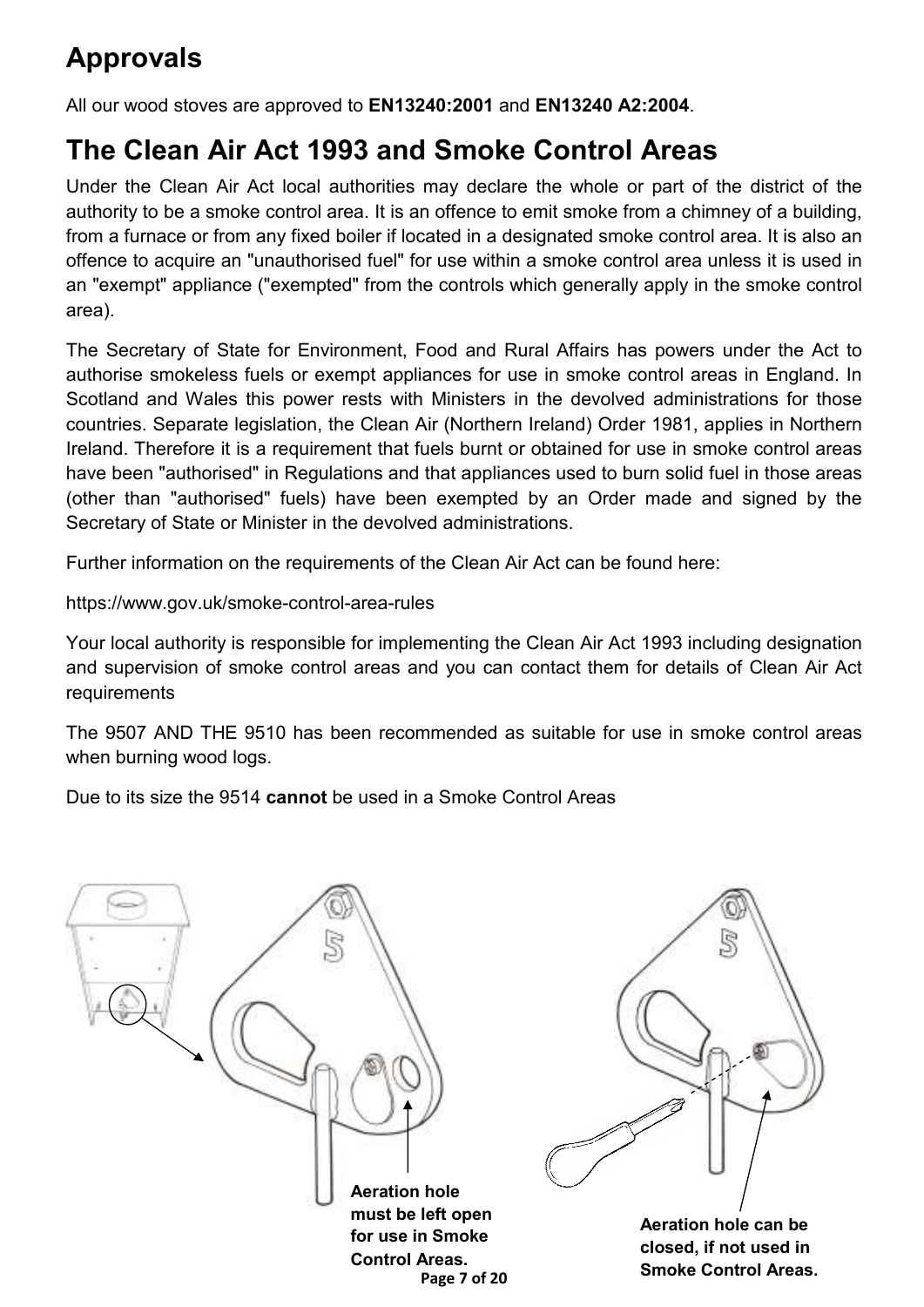### **Hearths**

The stove must stand on a non-combustible surface. Installation standards dictate that hearths must be at least 12mm thick, but installers must take into account the weight of the stove on such thin material.

The hearth should extend a minimum of 225mm in front of the stove. When a stove is freestanding the hearth should always extend a minimum of 150mm either side of the stove.

Each stove is supplied with heat shields to reduce the temperature of the hearth; these should always be placed beneath the stove as described below.

#### **Strength and heat resistance of the hearth.**

Stoves are very heavy and most material used for hearths crack very easily. It is impossible for Burley to inspect each hearth or comment on every installation, so the onus is on the installer to ensure the construction of the hearth is suitable for the application.

As guidance however:

- Do not use boxed and lipped hearths
- Avoid marble, conglomerate or micro marble hearths
- Rather than using one large piece of material, use sectional hearths or slabs which will move independently and allow for expansion due to heat. Should a slab crack it is easy and cheap to replace.
- Bed hearths down on a level base, not directly on a hard surface which could be uneven.
- If necessary stand the stove on a steel or stone bed to ensure the weight is distributed.
- Do not subject the hearth to sudden impacts by dropping the stove.

### **Stove tables**

Burley manufacture dedicated steel tables which the Panorama stoves may sit on; a noncombustible surface must still extend 225mm in front of the stove and 150mm to the sides.

### **Heatshield**

The heatshield is slid beneath the stove so the black edge is to the front with the edges turned down at the sides. This creates an air gap and reduces the amount of heat radiated downwards.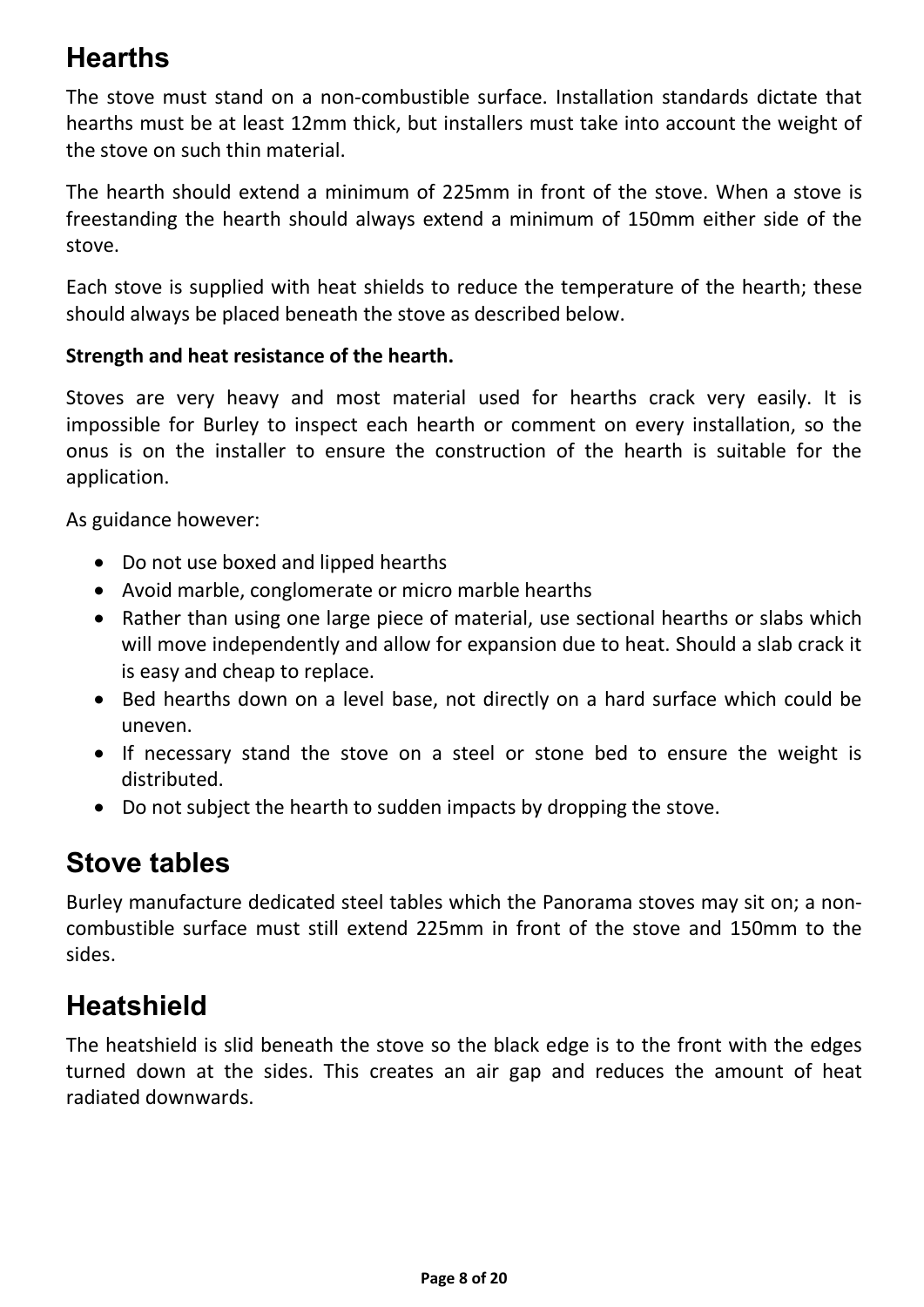### **Inset installations**

If desired the Panorama stoves may be built into a recessed opening. Distances to combustible surfaces stated in the table on page 4 must be observed and a minimum air gap of 150mm must be left to the sides, behind and above the stove to allow for circulation of air.

As with all heating appliances, be aware that convected and radiated heat from the stove may have a drying effect on plaster and other wall coverings.

### **Air supply**

All hydrocarbon burning appliances require an oxygen/air supply.

If the stove is to be fitted on an external wall the air supply can be taken straight from the outside. A minimum 100mm diameter hole needs to be drilled in the correct place (to take the 80mm duct as supplied). A proprietary grille is supplied with the kit.

If the room sealing kit is not used, an air brick or non-closing vent should be fitted to ensure the air supply is not blocked in any way.

### **Room Sealing Kit**

The room sealing method of supplying air is always to be preferred as heat loss from the room will be greatly reduced therefore increasing the efficiency of the appliance.

If the stove is not on an outside wall or the direct air supply method cannot be used, an air vent must be supplied in the room in which the stove is fitted. The sizes of the vents required are:



**1650mm sq. min 50mm diameter** 

*An air vent is not required if the stove is room sealed* 

Only permanently open vents can be used and consideration should be given to draught when the stove is not in use, therefore site this vent carefully.

The vent covers should comply with Building Regulations Part J and should be sited where they cannot be blocked.

A side vent option to the room sealing kit is available.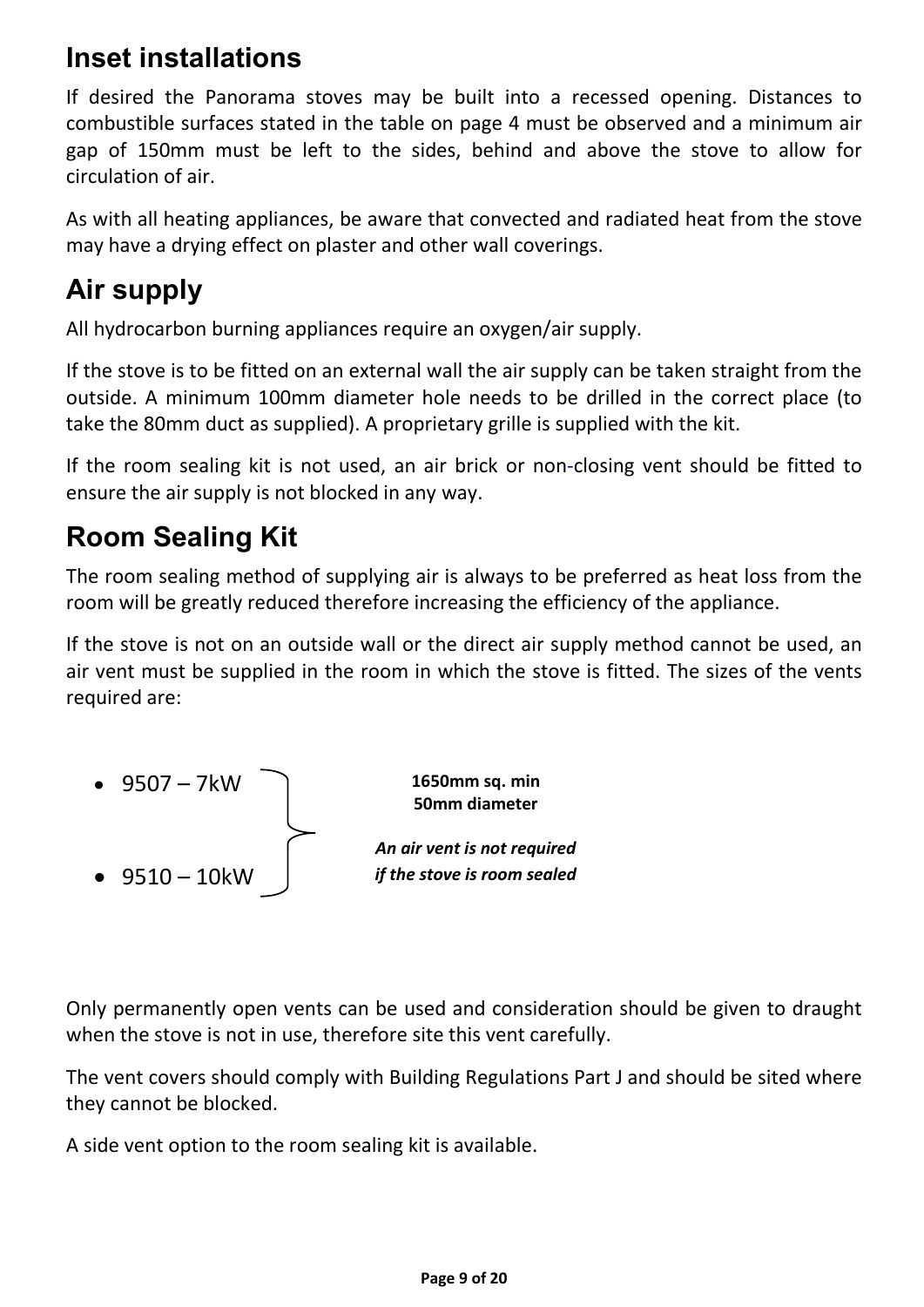### **Chimneys**

The 9507 requires a chimney of minimum 5" (125mm), model 9510 requires a chimney of minimum 6" diameter (150mm), and model 9514 requires a chimney of minimum 7" (175mm) diameter. All chimneys must be a minimum length of 4 metres above the stove and they must comply with Building Regulations J. Never share the flue with another appliance.

The distance from the back edge of the stove to the centre of the flue pipe is 98mm (9507).

Without a chimney to these specifications there could be insufficient draw on the chimney to pull sufficient oxygen through the appliance to make it burn properly.

If you live in a valley or are surrounded by tall trees or buildings you might experience downdraught problems where the wind tries to stop the fumes rising up the chimney. An anti-downdraught cowl might help, but anti-downdraught cowls reduce draw, so will not work on single storey chimneys and those with insufficient draw.

We recommend you seek the advice of a HETAS (0845 634 5626) or NACE (01526 322 555) registered supplier and installer before purchasing any stove or heating appliance.

### **Assembly of control levers**

**Due to the very wide door, Burley's Panoramic stoves have two built-in features which may be used to minimise the escape of smoke during re-fuelling should the draw of your chimney be weak**.

#### **Internal door restrictor flap.**

A metal flap can be fitted onto pivots above the inside of the door opening. Remove the right-hand vermiculite board and position the flap to the right so the female hinges slide onto the pins. Replace the right-hand board. When the door is open the flap hangs down to reduce the size of the opening, when the door is closed the flap is pushed upwards so the view of the fire is not obstructed.

#### **Right-hand control lever**

To obtain the maximum possible efficiency, Burley's Panoramic stoves direct the hot combusted gasses up the sides of the stove, and then across the inner top forcing them to come into contact with the convection tubes, before exiting up the flue pipe.

When refuelling, before opening the door, slide the right-hand lever across to the left. This raises the back of the top vermiculite board and creates a bypass for the hot gasses, taking a direct route rather than the one described above. This makes an air curtain which draws any smoke to the back of the stove and prevents spillage into the room.

### **Levers and Handles**

*Please ensure that all levers and handles move correctly prior to positioning the stove in the opening or on the hearth. Adjustment may prove difficult once the stove is positioned.* 

*Should the lever become loose over time adjustment can be made by tightening the nyloc nut at the rear or the one under the stove. Do not apply excessive force to the M8 nyloc*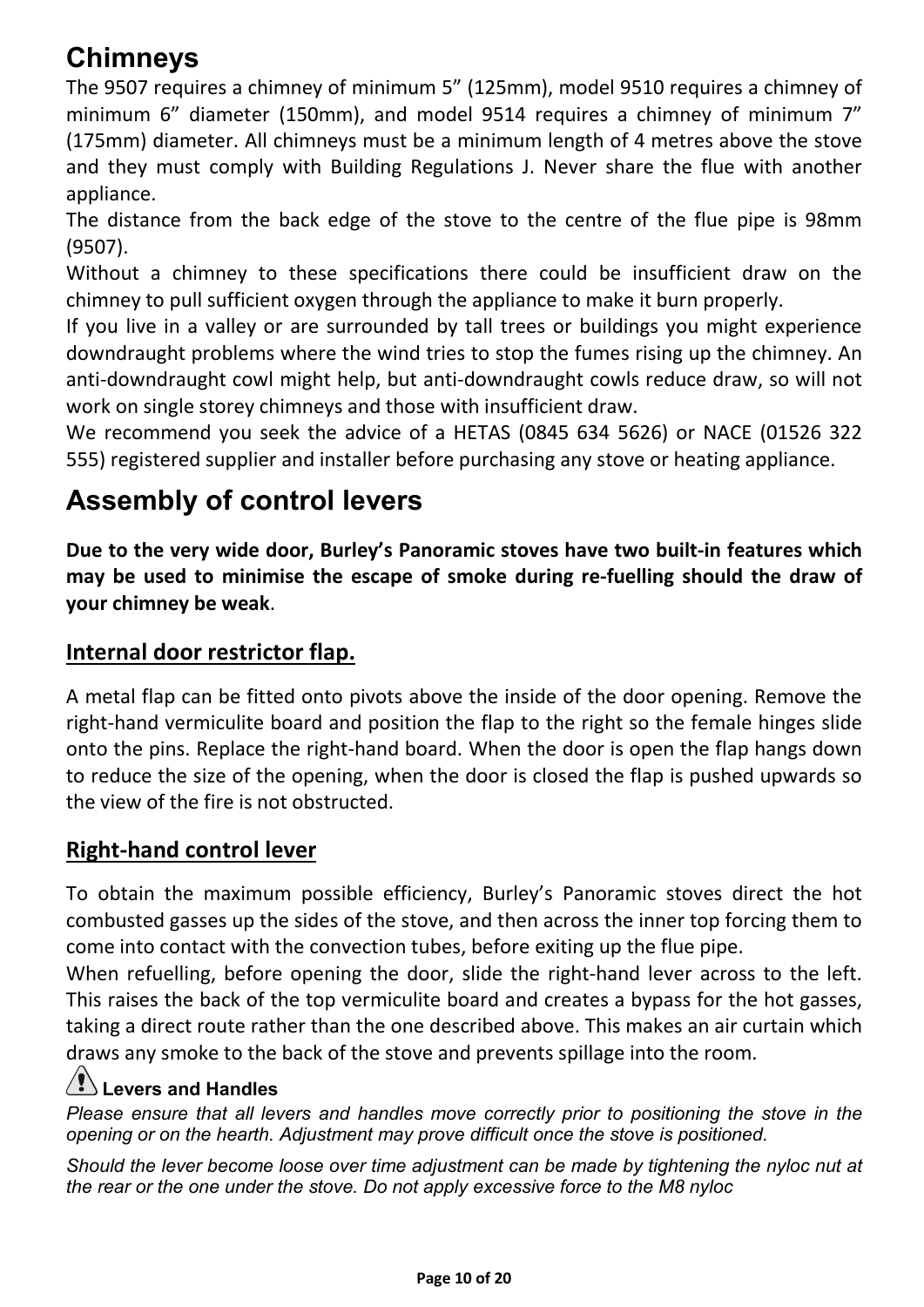### **Installation of the vermiculite stove fire bricks (in order).**

#### **Top board**

The top board has the stainless strip attached to it. Position this in the stove so the stainless strip is at the back with the legs pointing down, rest the front on the angle above the door opening, and then hook on the top of the stainless strip over the lifting pin.

#### **Side boards**

Fit the left side board so the chamfered edge is at the bottom left, against the outside of the stove. Fit the *door restrictor flap* as above if required. Lift the flap and fit the right hand board with the chamfered edge at the bottom right.

#### **Back board**

Lift the restrictor flap so the board can pass through the door opening. Position the board so it sits behind the legs of the stainless strip on the top board, with the Burley logo facing forwards.

#### **Base board**

This sits in the bottom of the stove with the two routed holes downwards making a space for the welded studs to sit in.

When sweeping the chimney or carrying out regular maintenance on the stove, reverse the above procedure, clean the chimney and the top surface of the top baffle then reposition all the components.

### **Door Handle Assembly**

Fit the door handle and parts as per the assembly diagram below. (Please note it is very important to fit the parts in the correct sequence).

Tighten up the socket screw using the Allen key provided in the 'Thank You Kit'

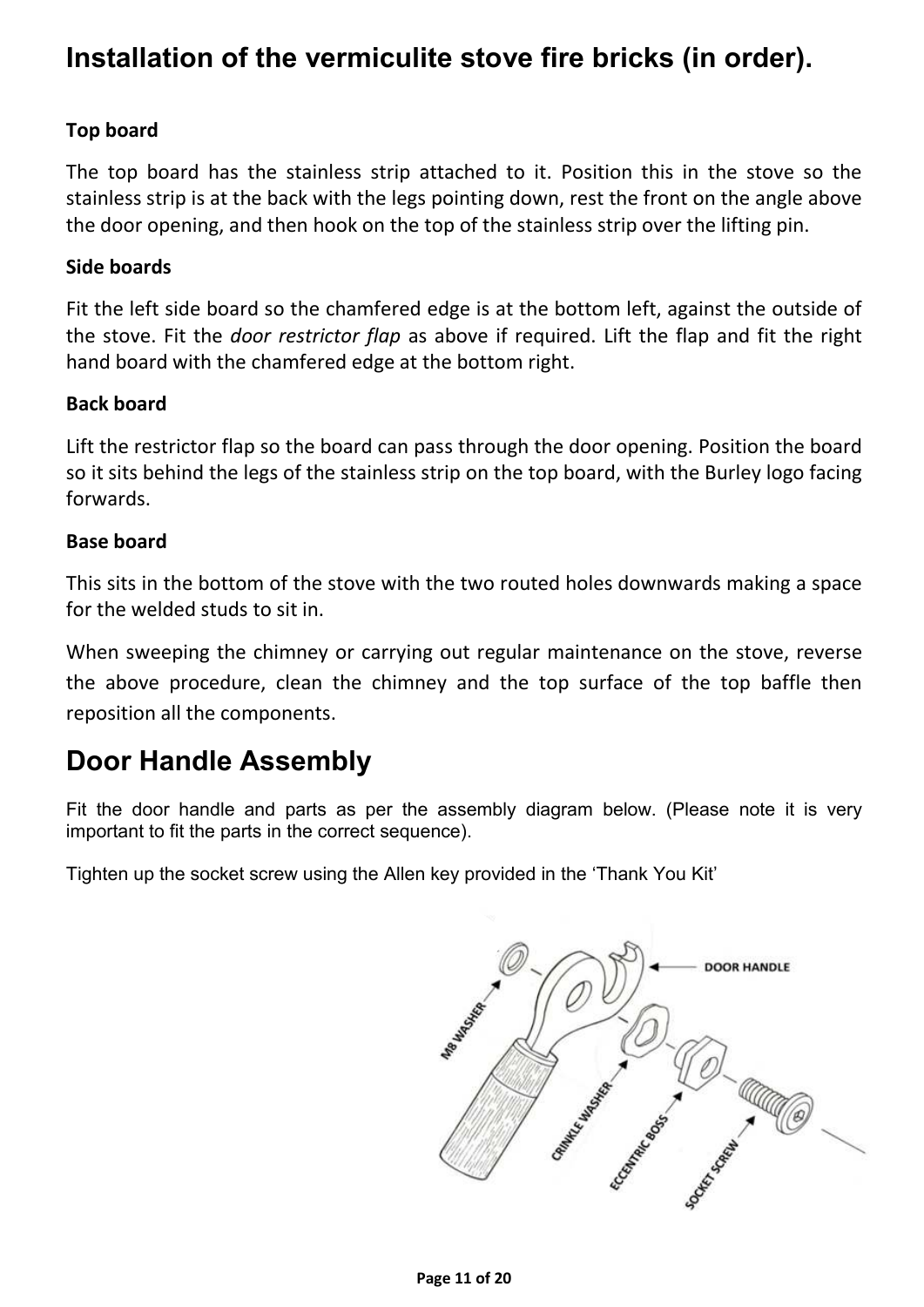### **Commissioning the Appliance**

On completion of the installation, when any fire cement or paint used has dried, a smoke 'bomb' should be burnt and all joints checked for smoke leakage and the chimney draw checked with all doors and windows closed. Please leave the instructions with the customer and inform them;-

The first time the stove is lit only a small fire should be used to allow the paint to cure properly.

#### **Ventilate the room well as the fumes can be pungent.**

Use a small amount of kindling to start the fire. If possible leave the door on the catch, although the fire looks fierce it is comparatively cool due to all the air being drawn in. Add a little more kindling as it burns down. When you have a small bed of embers place a small split log in the fire, allow it to catch well, and then close the door with the lever to the right. Stay with the fire during this process.

When this first log is burning down add another log, when this one is burning well you should be able to move the lever midway to the centre. Keep feeding the stove for three hours with a small split log as it burns low.

When you need to remove some ash wait until it is cold and then take some out using the scoop provided. Always leave an inch of ash so you have a nice bed for your next fire.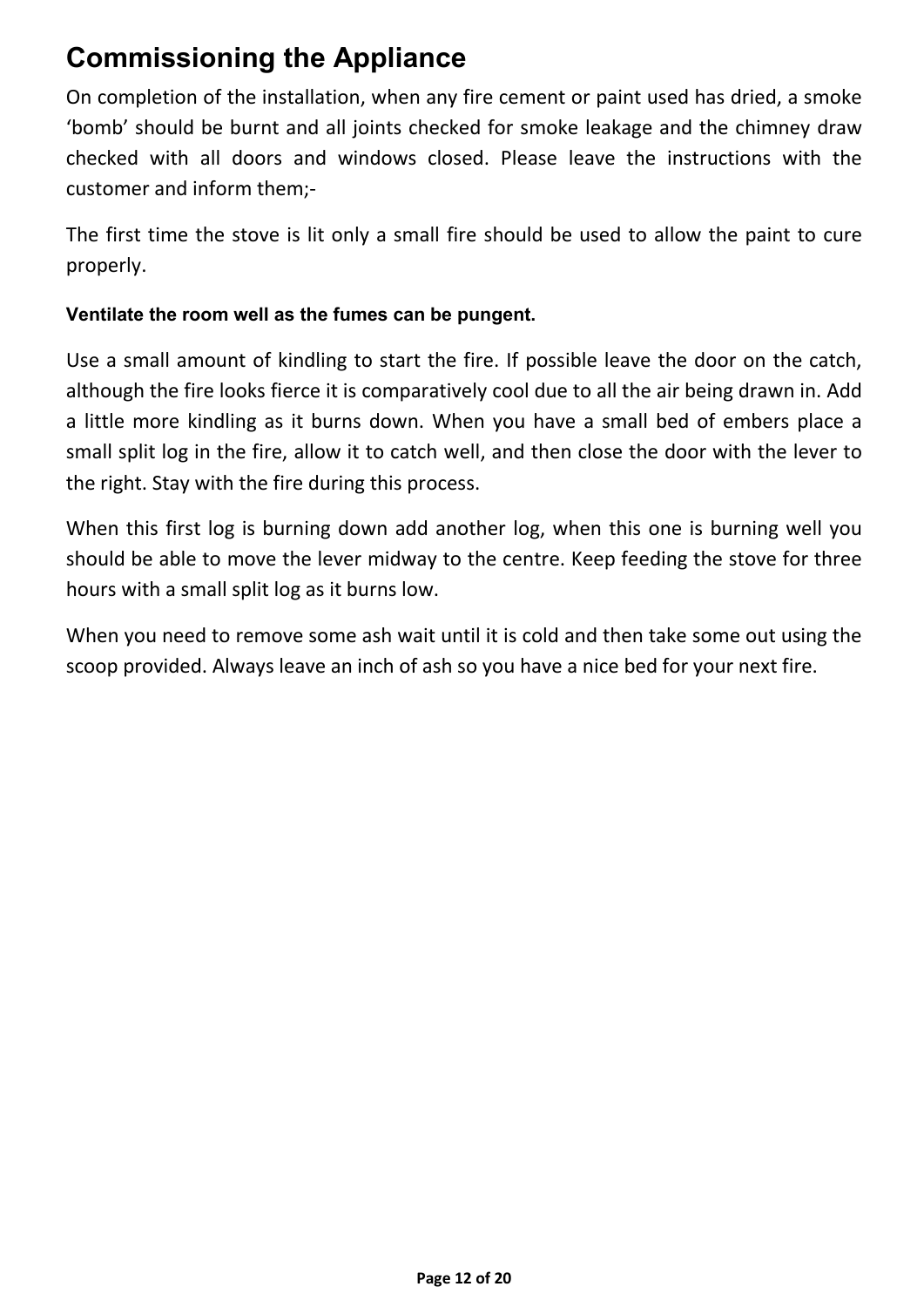### **USER INSTRUCTIONS**

### **To Light the Stove**

It is important to keep an approximate minimum depth of ¾" (20mm) of wood ash in the fire box at any time. You will achieve this after the first few firings.

Place 1 or 2 firelighters in the bottom, then add some kindling wood criss-crossed, and finally a small log on top. Light the firelighters open the air vent to maximum (to the right) and close the door to the first latch so there is an air gap around it.

Leave it like this for around five minutes or so, the fire should be well alight and the door can now be closed to become air tight. Leave the air control lever to the right for a further 15 to 20 minutes to get the stove completely up to running temperature. If the stove does goes out when the door is closed then the flue is still too cold and will not pull, in this case you may need to leave the door open with kindling burning for longer. The flue's pull will change dependant on temperature and atmospheric conditions.

The best lever position to achieve maximum efficiency will depend on the chimney draw, but will normally be near the centre. Every chimney is different, and you will eventually find your stove's optimum position. This is when the flames are swirling in a lazy manner around the stove, not roaring. If the lever is pushed too far to the left, you starve the fire of oxygen, causing the glass to darken. Move the lever a small amount to the right until the glass just stays clean. We do not recommend use of a stove thermometer – the high efficiency of the stove means flue gases are cool and would give an inaccurate reading, leading to over firing and damage to internal components (see page 12).

The best way to run any wood stove is 'little and often'. If you are with the fire, it is best to keep adding a small log every 45 minutes rather than adding large ones every 2 hours.

### $\sqrt{2}$  THE STOVE IS NOT DESIGNED TO BE USED WITH THE DOOR OPEN!

When refuelling, before opening the door, slide the right-hand lever across to the left. This raises the back of the top vermiculite board and creates a bypass for the hot gasses, taking a direct route rather than the one described above. This makes an air curtain which draws any smoke to the back of the stove and prevents spillage into the room. Also when the door is opened the internal door restrictor flap hangs down to reduce the size of the opening. Using the glove provided, place the fresh log towards the rear of the appliance. Close the door, when the door is closed the flap is pushed upwards so the view of the fire is not obstructed.

**Do not over load the stove with wood and close the damper down, this produces lots of creosote and blackens the glass**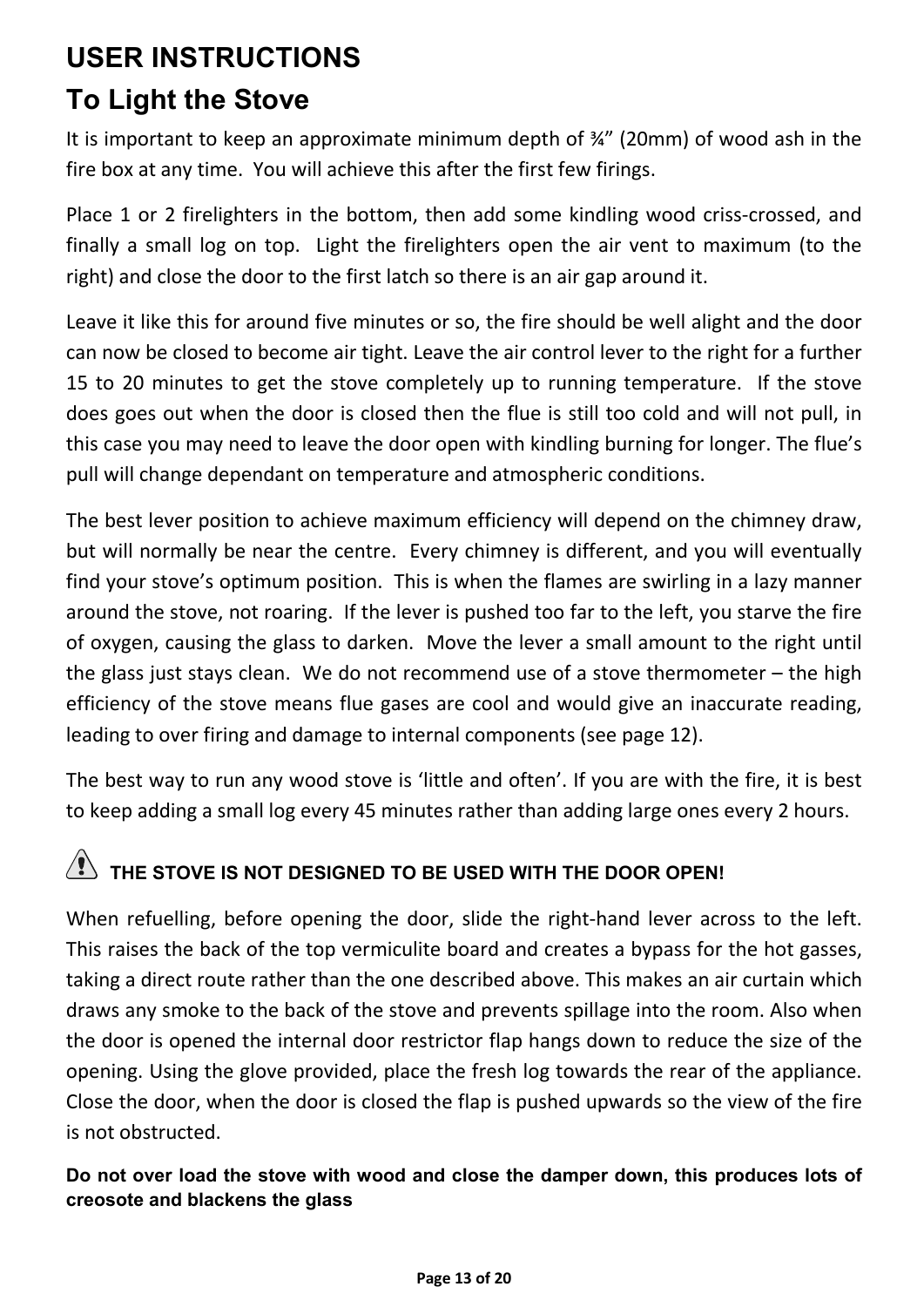### **Recommended fuels & using the Moisture Meter**

|                                       | 9507                           | 9510                                 |
|---------------------------------------|--------------------------------|--------------------------------------|
| <b>Requirement of</b>                 | Dry logs <20% $H_2O$           | Dry logs $\leq$ 20% H <sub>2</sub> O |
| fuels used in<br><b>Smoke Control</b> | Maximum length 170 -220mm long | Maximum length 200 -250mm long       |
| <b>Areas</b>                          | Maximum width 150mm            | Maximum width 150mm                  |

For the stove to operate at maximum efficiency the wood should be as dry as possible, certainly below 18%. Burning damp or wet wood will not only stop the stove working efficiently, but also create excess smoke and stain the glass.

Remove the plastic cap covering the two contact pins. The pins are sharp for a reason, so please use it carefully. Push the pins into the inner surface of the split log (5mm as a guide) this will give an accurate reading.

Simply putting the contact pins onto the surface will not give an accurate reading, as it may tell you that the surface is dry whilst the interior of the log may well be damp.



### **2** Stove Thermometers - DO NOT USE WITH OUR STOVES

We receive a very small number of calls from customers who have managed to damage their stoves from over-firing, in almost all cases they have a thermometer fitted to their flue.

The Fireballs are the world's most efficient stove because firstly, due to the unique method of introducing air, the combustion chamber is extremely hot, and secondly, the heat is extracted from the combusted gasses to heat the room before it enters the flue.

On the Westhay for example, the gasses have been cooled to just 247 °C, far below what the stove thermometer will measure. Because the thermometer is not 'in the green', you think that the stove is not operating efficiently, so load the chamber with wood and have the air wide open.

This creates such an inferno that occasionally the ceramic glass can frost (something even the windows on the space shuttle could not achieve during re-entry), and although it is very rare, the stainless steel baffle can also be damaged, stainless steel melts at over 1500°C!

The **ONLY** thing that a stove thermometer shows is that you have an inefficient stove and are losing a lot of heat up the flue, not a great deal of use really.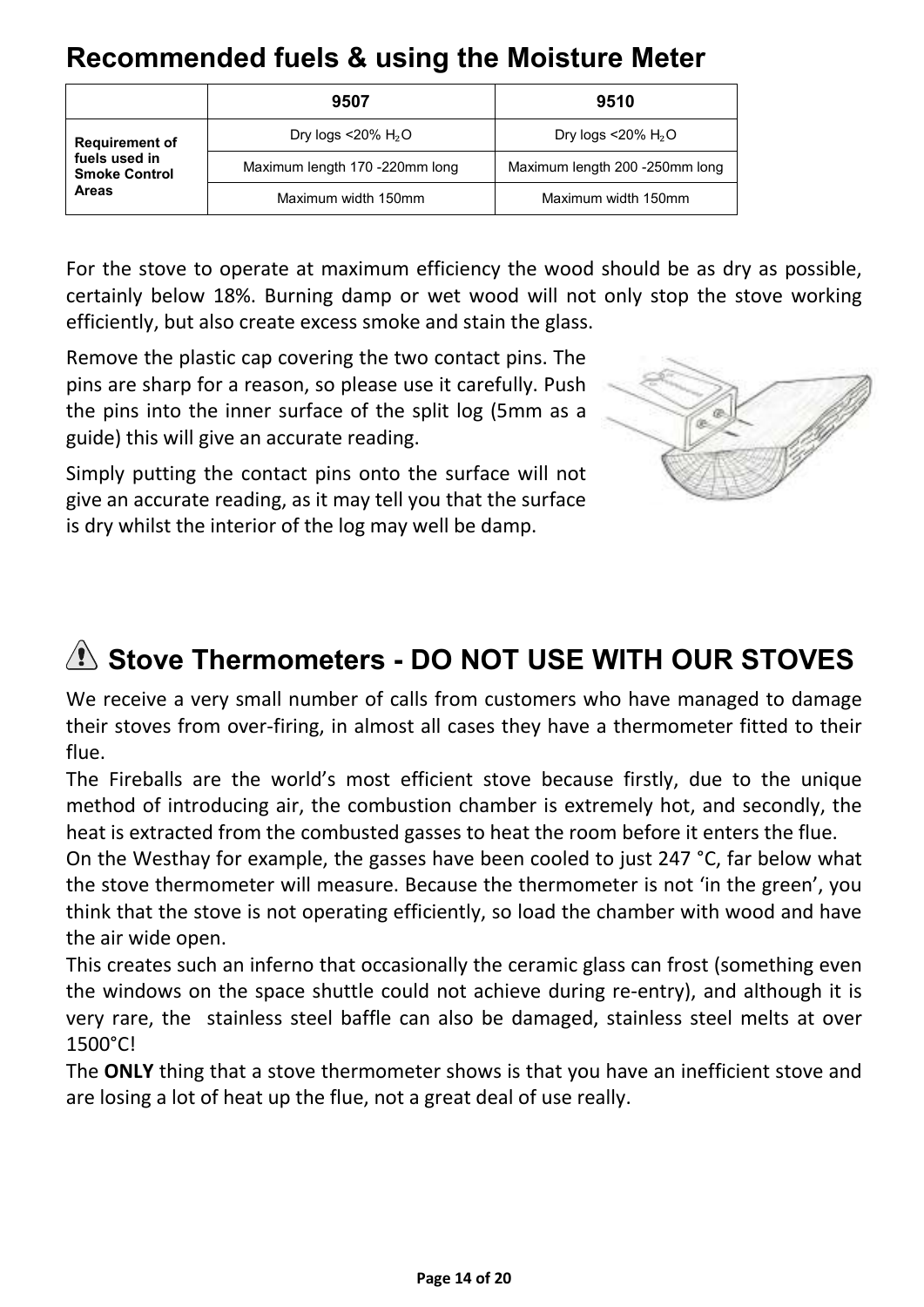### **Troubleshooting/Poor Appliance Operation**

| <b>Refuelling onto a low</b><br>fire bed    | If there is insufficient burning material in the firebed to light a<br>new fuel charge, excessive smoke emission can occur.<br>Refuelling must be carried out onto a sufficient quantity of<br>glowing embers and ash that the new fuel charge will ignite in a<br>reasonable period. If there are too few embers in the fire bed,<br>add suitable kindling to prevent excessive smoke                |
|---------------------------------------------|-------------------------------------------------------------------------------------------------------------------------------------------------------------------------------------------------------------------------------------------------------------------------------------------------------------------------------------------------------------------------------------------------------|
| Air damper left fully<br>open               | Operation with the air controls or appliance dampers open can<br>cause excess smoke. The appliance must not be operated with<br>air controls, appliance dampers or door left open except as<br>directed in the instructions. Although the fire will<br>look<br>impressive, you will be burning more wood for less heat. The<br>glass can also be damaged.                                             |
| Leaving door open                           | Operation with the door open can cause excess smoke and be<br>a potential fire hazard. The appliance must not be operated with<br>the appliance door left open except as directed in the<br>instructions.                                                                                                                                                                                             |
| <b>Overloading the fire</b><br>bed          | The maximum amount of fuel specified in this manual should<br>not be exceeded.<br>The weight of dry wood per hour is: 2.8kg for the 9108 and<br>4.4kg for the 9112.<br>Overloading can damage components of the stove. The stove<br>is not designed for unattended slumbering.                                                                                                                        |
| <b>Substantial Smoke</b><br><b>Emission</b> | If substantial smoke emission is observed from the appliance at<br>any time during the operation of the appliance the operator<br>should ensure they are following the operation instructions and<br>using suitable fuel. The flue may not be pulling as it is too cold<br>or incorrectly specified/installed. There might be a down<br>draught. Check that the top brick is at the back of the fire. |
| <b>Door Adjustment</b>                      | The locking mechanism on the door is made up of a cam and<br>lobe assembly. The door can be loosened or tightened with an<br>Allen key (see page 12). The door will need to be adjusted over<br>time as the rope seal compresses.                                                                                                                                                                     |

### **Reasons for Premature Wear of Internal Parts**

- **•** Stove being used/fired too vigorously
- Too little air passing through the stove
- Use of excessively dry wood (wood from old furniture)
- Excessive debris collection on baffle plate or inner fireback (see section on cleaning)
- Ash level too high in the ash pan over 2  $\frac{1}{2}$ "
- Overnight burning or unattended slumbering
- Use of a stove thermometer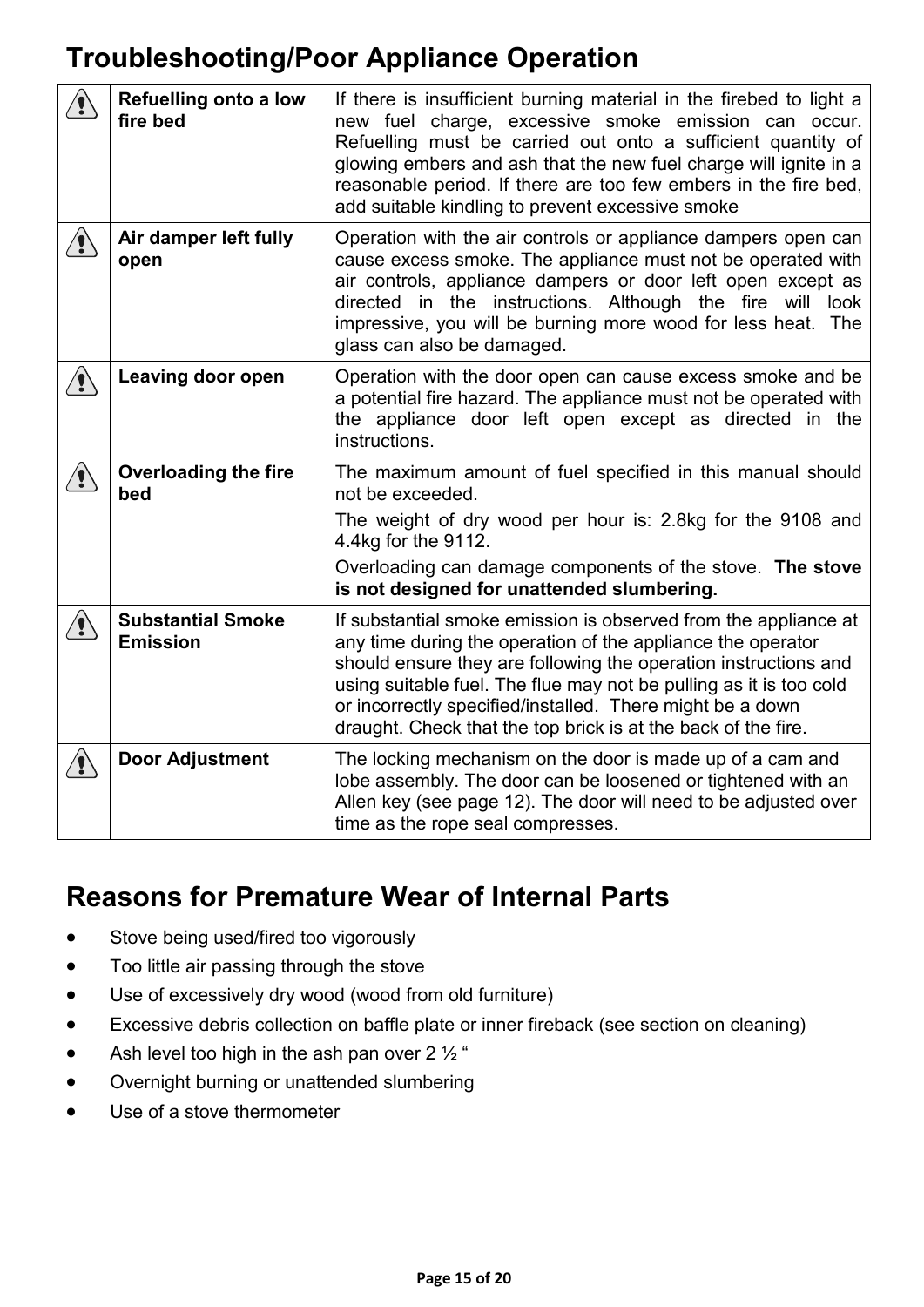### **Care of Glass**

The first few firings will cure the paint and we recommend that you clean the glass after this has happened. This will ensure that there are no contaminates on the glass to attract further staining. After a time the glass does deteriorate but to prolong the life:

- Clean the glass each time before re-lighting, this prevents fly-ash from being fired onto the glass
- Clean glass with a ceramic glass cleaner
- If necessary, remove fired on stains with clean wire wool (not a 'brillo' type pad) every time before lighting
- Ensure all glass cleaner is removed from glass before firing
- Do not over aerate the stove as this can cause fly ash to stick.
- Do not run for long periods with the lever to the right
- Only add logs at the back of the stove
- Make sure the log retainer points into the stove
- Most deposits burn off when the stove is very hot, this is with the lever roughly in the middle
- Do not over load the stove or try and keep it slumber burning overnight. Add a little wood often.

The stove is double glazed; check the rope seals and screws regularly to ensure a long life.

**Take care when removing glass clip screws or they could shear** 

 **Do not use with broken glass** 

 $\left\langle \mathbf{r} \right\rangle$ 

 **Do not over tighten the glass clips as this could cause the internal glass to crack.** 

 **Only clean the glass when it is cold.** 

### **Chimney Sweeping and Maintenance**

It may be wise to contact your local chimney sweep before the stove is installed. Your chimney should be swept at least once a year by a registered sweep, twice a year with heavy use. The sweep should also replace the fire cement at the base of the flue if necessary.

- The chimney can be swept through the stove.
- The top brick should be removed in the reverse order described on page 12.
- The baffle should be cleaned at least twice a year with heavy use, checked, renewed as required and replaced.
- Unless advised by Burley the stove should not be used with any baffle missing.
- All rope and glass seals should be checked annually and replaced as necessary.

 $\Delta$  Please remind the sweep to make note of brick orientation before removing them so that they are replaced in the correct order.

If the stove has not been used for a prolonged period, in excess of 6 months, the chimney should be swept prior to use to check for blockages, birds' nests etc. and rubble/debris blocking the flue ways.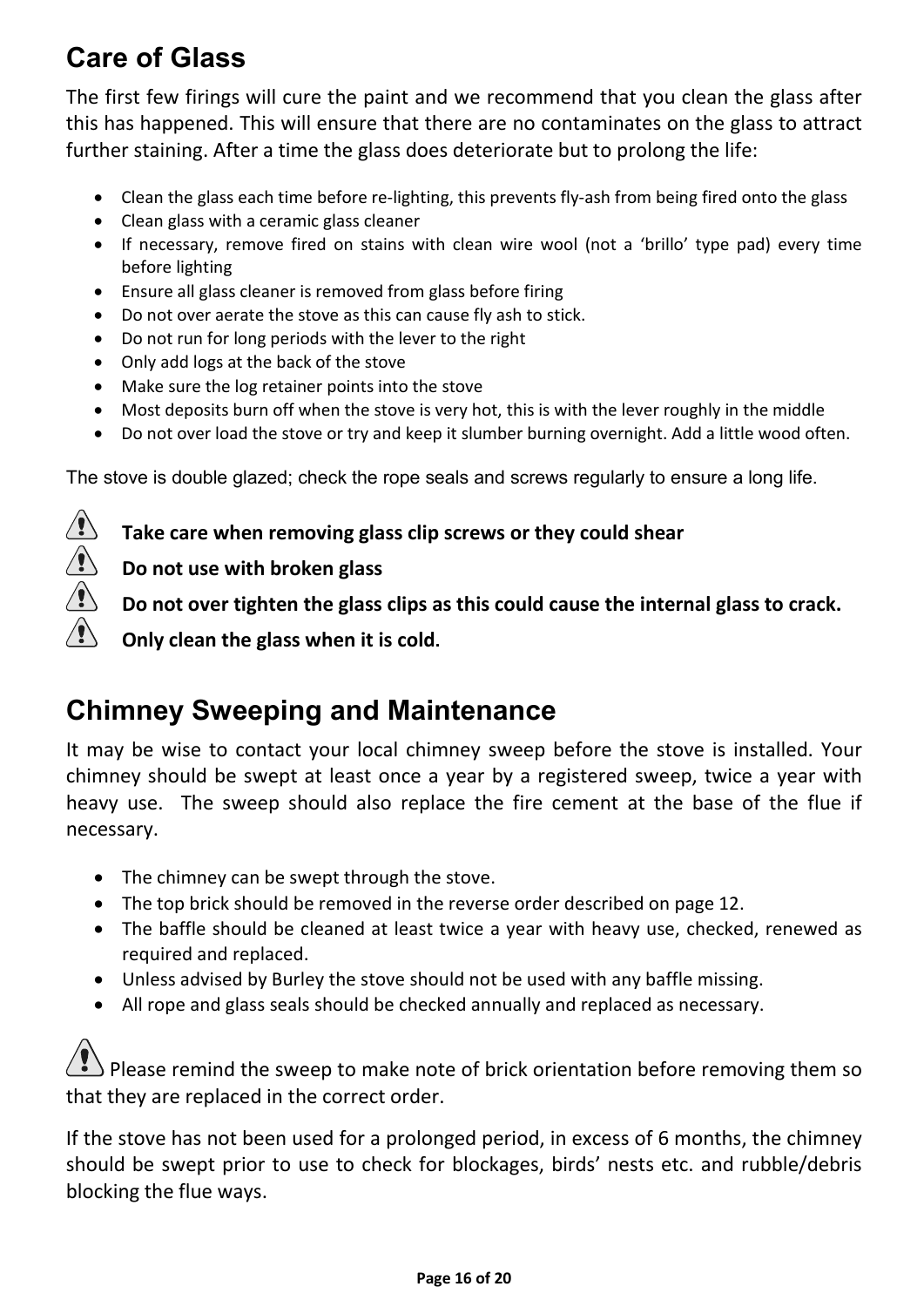### **Safety**

**NOTE: As with all solid fuel appliances, a carbon monoxide detector should be purchased for use in the room. All solid fuel appliances produce considerably more Carbon Monoxide in normal use than oil or gas appliances, but the general 'smell' of the smoke or exhaust is much stronger and more easily detected by a healthy person.** 

- Always use your appliance with the door shut and look for tell-tale signs of excessive leakage: smoke stains above the fireplace, smoke emitting around the door when running, strong smell of soot upstairs etc.
- Check the seals at the joints annually and replace the fire cement as required. Check especially the joint of the flue pipe to the chimney register plate, hairline cracks are OK, but lumps of cement missing produce a bad joint. A proprietary jointing compound should be used here, as it is far superior to a cement and rope seal.
- Never block air vents either internally or externally.
- Use the supplied glove to reload the stove.
- In the event of a chimney fire, close the door and shut the air vent right down. If possible throw ½ cup of course table salt onto the fire.
- Never modify parts or fit parts to the appliance that are not recommended by the manufacturer.
- Never use this appliance in the same flue as another appliance.
- The surface of a wood burning stove gets extremely hot in normal use. When using the stove in situations where children or aged and/or infirm persons are present, a fireguard must be used to prevent accidental contact with the stove. The fireguard should be manufactured in accordance with BS 8423:2002.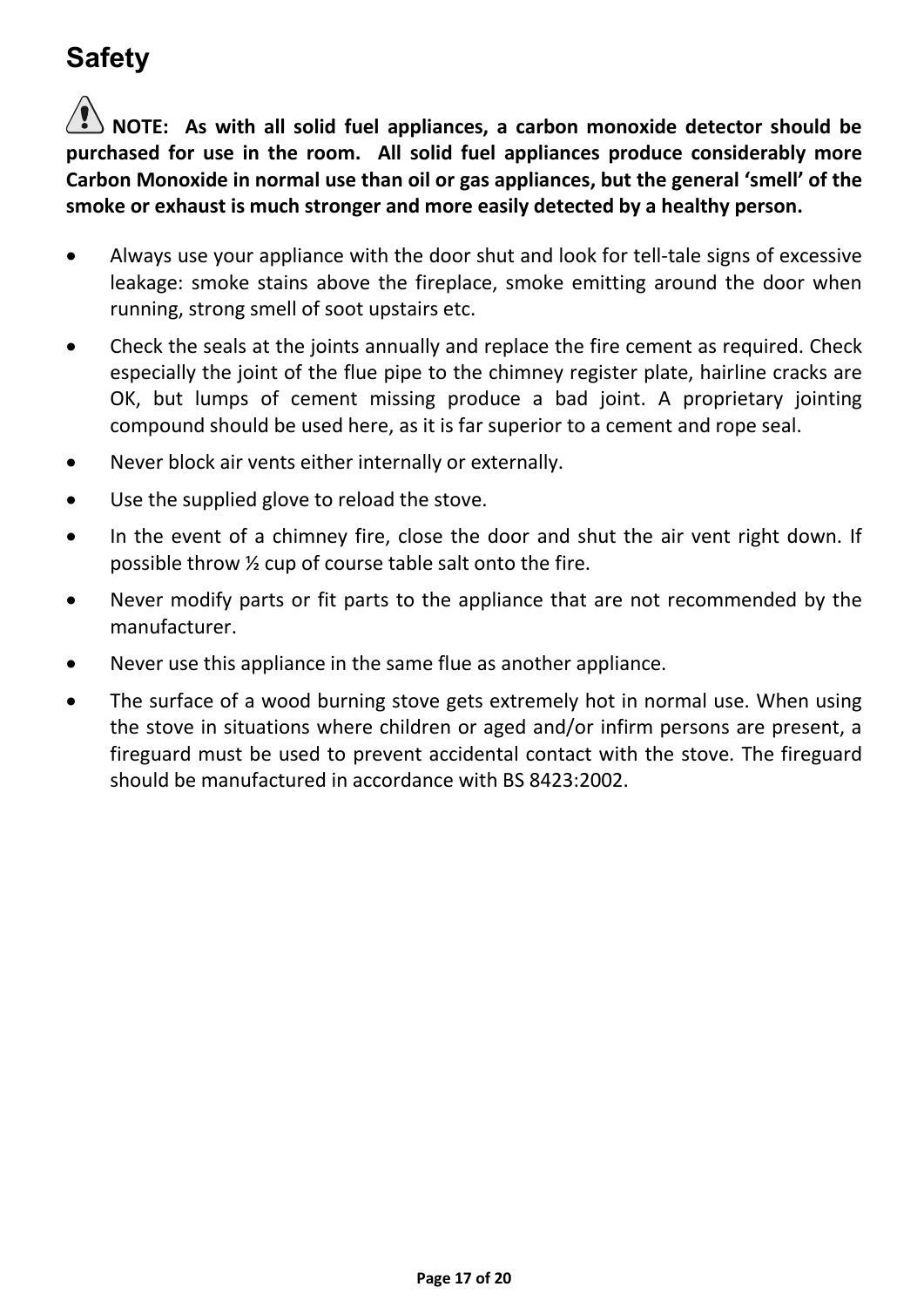### **Warranty**

All our stoves are covered by a five year metalwork warranty. **(This is subject to the correct fuel having been used and not overloading or over aerating the stove.)**

The five year warranty covers the stove body only and does not include consumable items such as grates, firebricks, vermiculite panels, baffles, log guards, door rope and glass.

#### **Any warranty claims should be addressed to your original supplier and accompanied with the date of purchase and serial number of the appliance.**

### **If you need further help…**

**If you need further help with your Burley Stove then the first point of contact should be your HETAS installer, who will be able to provide the answers to most questions.** 

Your Burley retailer also has a great deal of experience and will also be able to provide helpful advice. Further help is available from Burley's Customer Services department who will be pleased to give advice, if necessary.

### **Spare Parts**

| <b>DESCRIPTION</b>                            | <b>Briary</b><br>9507 | Westhay<br>9510 |  |
|-----------------------------------------------|-----------------------|-----------------|--|
|                                               |                       |                 |  |
| <b>TOP VERMICULITE</b><br><b>BOARD</b>        |                       |                 |  |
| <b>BACK VERMICULITE</b><br><b>BOARD</b>       |                       |                 |  |
| <b>BOTTOM VERMICULITE</b><br><b>BOARD</b>     |                       |                 |  |
| <b>LEFT HAND</b><br><b>VERMICULITE BOARD</b>  |                       |                 |  |
| <b>RIGHT HAND</b><br><b>VERMICULITE BOARD</b> |                       |                 |  |
| <b>GLASS</b>                                  |                       |                 |  |
| <b>GLASS CLIPS</b>                            |                       |                 |  |
| <b>GLASS ROPE TAPE</b>                        |                       |                 |  |
| <b>DOOR SEAL ROPE</b><br>(20mm)               |                       |                 |  |
| <b>STAINLESS STEEL</b><br><b>BAFFLE</b>       |                       |                 |  |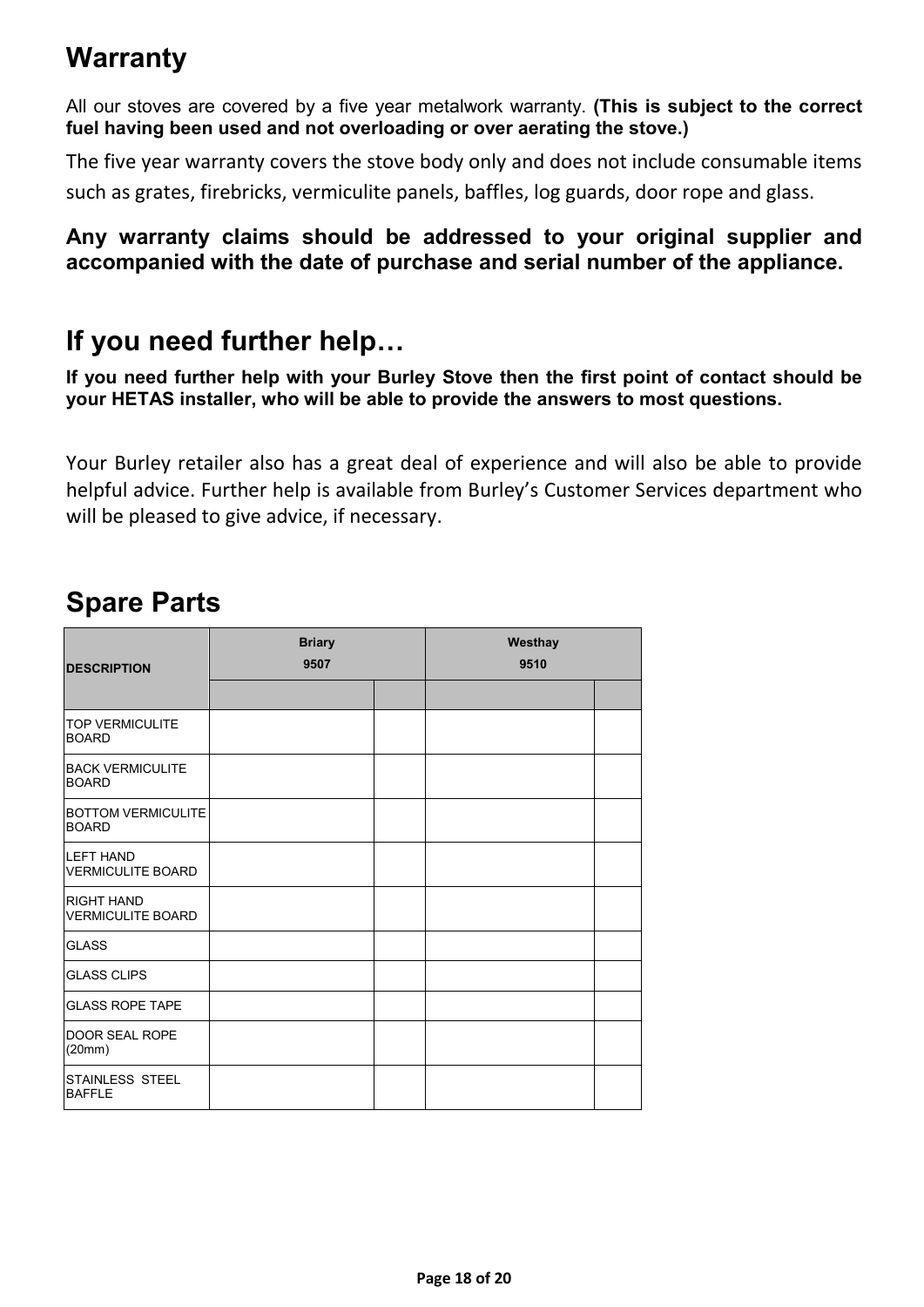### **Customer & Installation Notes**

| Date of Installation: |  |
|-----------------------|--|
|                       |  |

Installer Name & contact details

Chimney Swept | Date

| Notes: |  |
|--------|--|
|        |  |
|        |  |
|        |  |
|        |  |
|        |  |
|        |  |